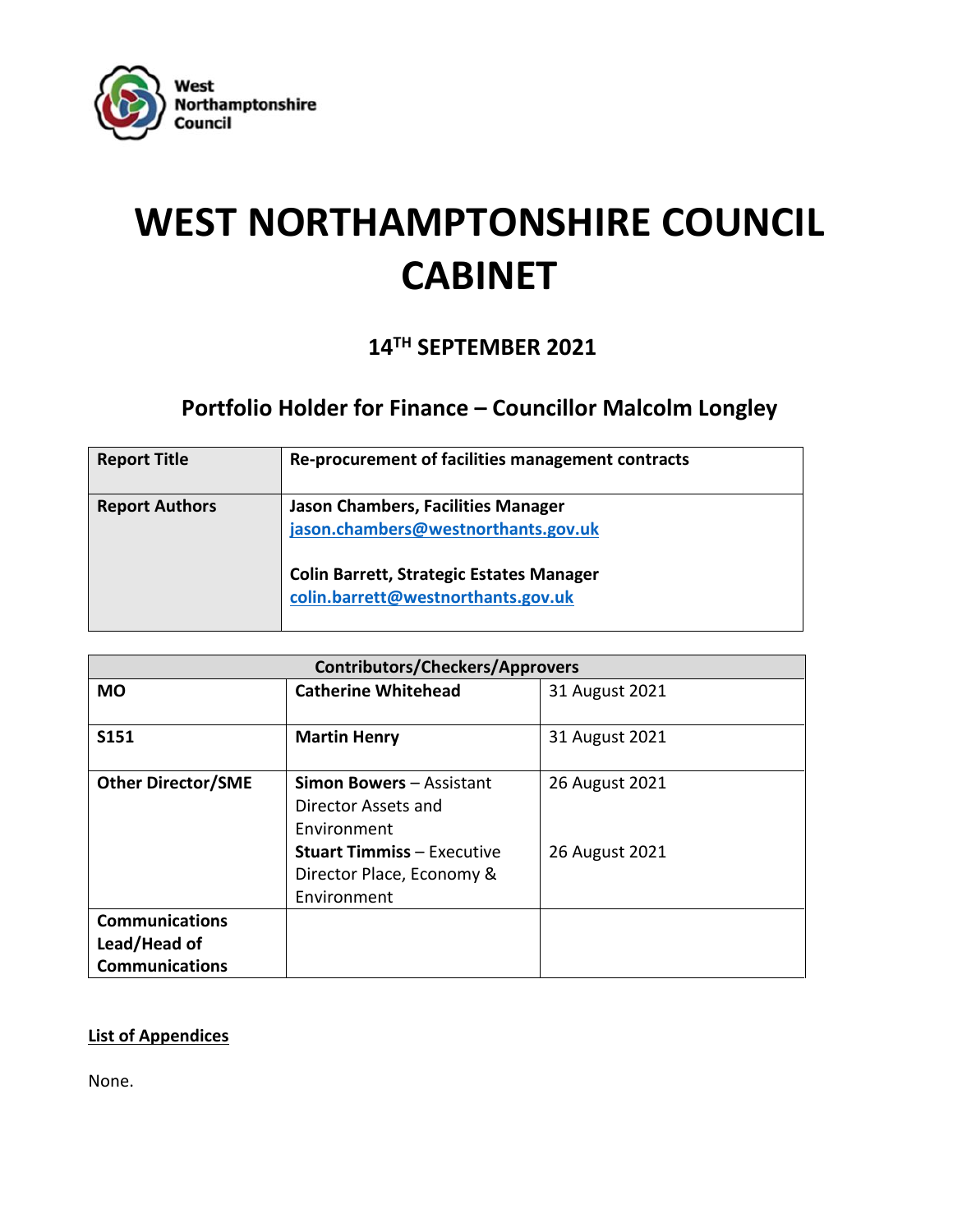#### **1. Purpose of Report**

1.1 This report seeks authority from Cabinet to re-procure several facilities management service contracts.

#### **2. Executive Summary**

- 2.1 As a result of local government reform (LGR) in Northamptonshire from the 1st of April 2021, Northampton Borough Council, Daventry District Council, South Northamptonshire District Council and Northamptonshire County Council (NCC) were abolished and West Northamptonshire Council (WNC) was created. Each of the predecessor councils had arrangements for provision of hard (building maintenance, including plant and equipment) and soft (services such as cleaning and catering) facilities management services. Many of these contracts, particularly those let by NCC, are expiring and replacement arrangements for service provision are needed.
- 2.2 Whilst the Council has options including insourcing and use of entities controlled by the Council (either alone or with others), at this point it is suggested a pragmatic approach would be to let three year contracts with an optional one-year extension. These contracts would be for specialist areas of work (e.g. security), but aggregated over the Council's estate. This is considered to represent the best mix of scale and scope, and should maximise value for money achieved, whilst also supporting social value.
- 2.3 The contracts would, where applicable, include options to incorporate services currently provided by other contractors or in-house. Decisions on whether to use those options would be taken separately. These would include consideration of any staffing issues, including TUPE.

#### **3. Recommendations**

- 3.1 It is recommended that the Cabinet:
- 3.1.1 Approves the re-procurement of the facilities management service and maintenance contracts as set out in the report.

#### **4. Reason for recommendations:**

- To ensure that the Council complies with statutory and regulatory duties.
- To ensure that Council properties are safe and fit for use.
- Maximising cost-effectiveness.
- To minimise depreciation of Council assets
- Provide customers and staff of the Council with buildings which are fit for purpose and welcoming.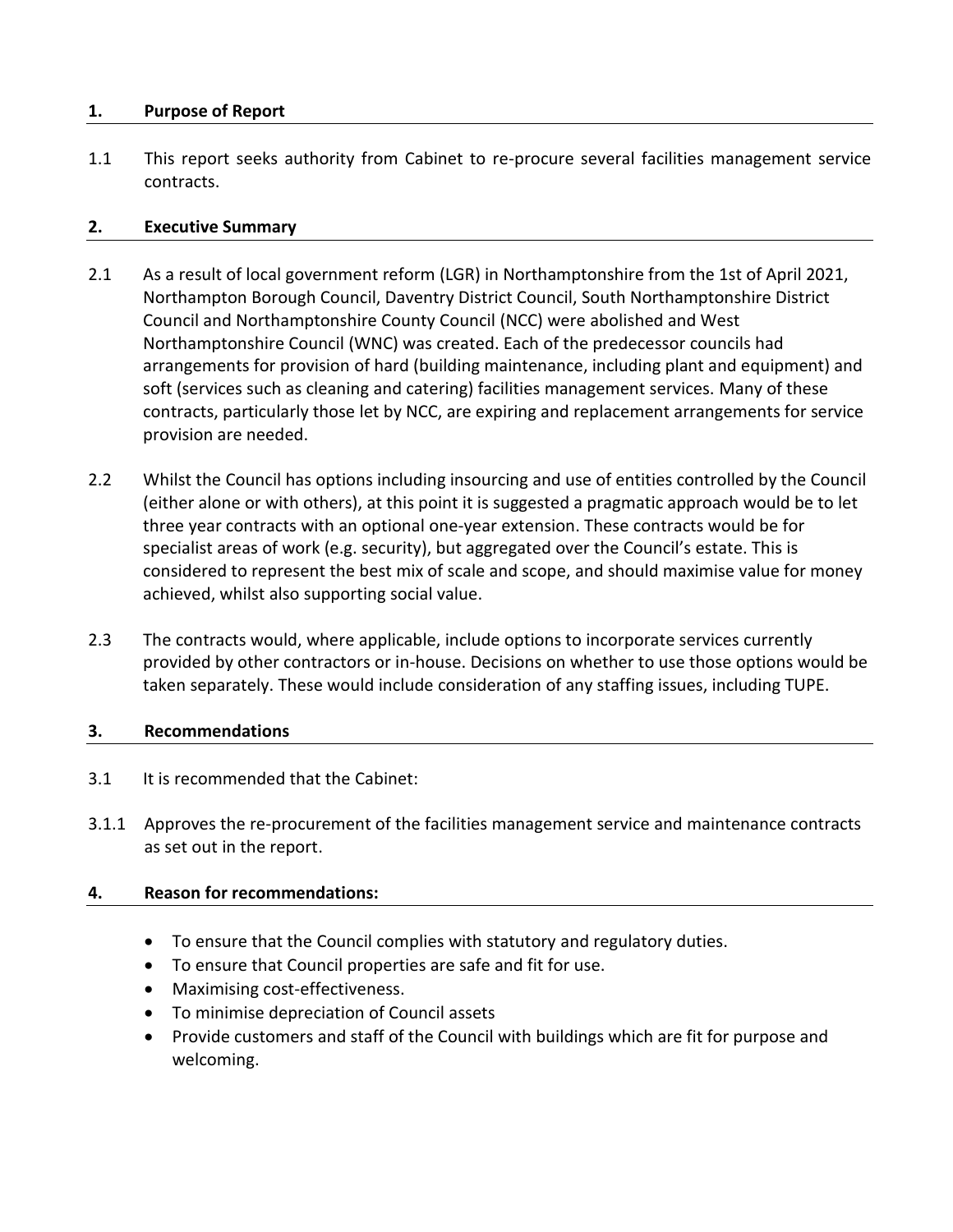#### **5. Report Background**

- 5.1 The Council currently provides facilities management and maintenance activity via predecessor councils' contractors. Some of these contracts have been extended to allow for the reprocurement of activity to cover all WNC's estate. These arrangements will expire soon and should not be extended further, or where extensions are essential these should be minimised.
- 5.2 The requirement for the re-procurement of facilities management service contracts are as shown in the table below. The values shown are for maximised use of three year contracts with an optional one year extension.

| <b>Contract</b>                                                                                         | <b>Desired start</b><br>date | <b>No of Properties</b>             | <b>Estimated total</b><br>value, £m |
|---------------------------------------------------------------------------------------------------------|------------------------------|-------------------------------------|-------------------------------------|
| <b>Cleaning services</b>                                                                                | 1st April 2022               | 47                                  | 2.70                                |
| Security services                                                                                       | 1st April 2022               | 50                                  | 1.60                                |
| Electrical testing,<br>servicing and<br>replacement                                                     | 1st October 2021             | All,<br>unless<br>not<br>applicable | 2.80                                |
| Heating and<br>Mechanical<br>installation<br>inspection, servicing<br>and replacement                   | 1st April 2022               | All,<br>unless<br>not<br>applicable | 1.50                                |
| Specialist<br>maintenance<br>individual contracts<br>for i.e. lifting<br>equipment, PAT<br>testing etc. | 1st April 2022               | All,<br>unless<br>not<br>applicable | 2.50                                |
| Water hygiene<br>testing, servicing and<br>replacement                                                  | 1st April 2022               | All,<br>unless<br>not<br>applicable | 0.60                                |
| <b>Building fabric</b><br>repairs, maintenance<br>and replacement                                       | 1st April 2022               | All,<br>unless<br>not<br>applicable | 4.50                                |
| Drainage and sewage                                                                                     | $1st$ April 2022             | All,<br>unless<br>not<br>applicable | 0.35                                |
| Total                                                                                                   |                              |                                     | 16.55                               |

5.3 The predecessor councils delivered inspection, repair, maintenance, and soft facilities management via a range of models including bundled, total and singular activities. Having reviewed the options it recommended to source activities individually as this provides local and specialist suppliers with greater opportunity to bid for work whilst ensuring that there is sufficient open market competition. This should maximise value for money.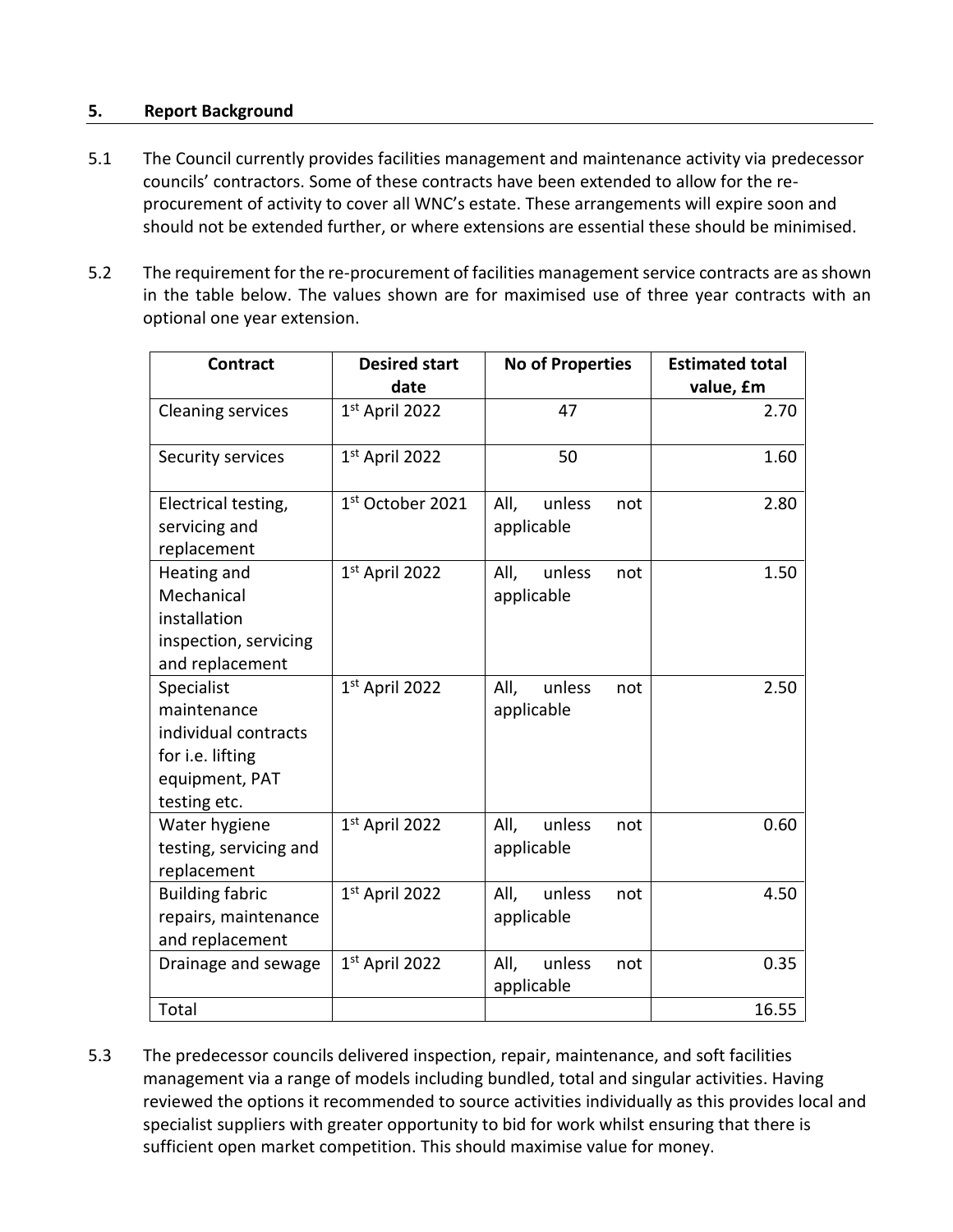- 5.4 Managing a number of individual contracts would increase contract management commitments but this is offset by ensuring value for money via the open market, and avoiding the overheads an intermediate contractor would levy on a bundled contract. Thus is it likely to result in the most economically advantageous position being achieved.
- 5.5 The current contracts provide services to a varying number of properties dependant on the service as shown in the table. The contracts have previously provided services to the NCC portfolio, which have now been split between WNC and North Northamptonshire Council. The numbers shown in the table are for WNC, including former district and borough properties, where applicable.
- 5.6 The cleaning services requirement does not currently include the full WNC requirement as there is currently a mixed approach of both outsourced and in-house service delivery. The contract will allow for sites to be added or removed and will provide the opportunity to include the current in-house services if, following feasibility study, it is found it is appropriate to do so.
- <span id="page-3-0"></span>5.7 The proposed approach to supporting local enterprise and social value is to: (i) set minimum response times which necessitate local resourcing, (ii) exclude travel costs from the contracts which necessitate local resourcing, (iii) use the Social Value Act within the procurement and the tender evaluation to seek local investment such as apprenticeships, and (iv) consider the cost implications of the supplier's management within the tender evaluation.

#### **6. Issues and Choices**

- 6.1 The Council has a range of options in the provision of these services. As the Council's approach to sourcing develops it may be appropriate to make other proposals. However, at present there is a need to promptly secure re-provision of services and in that context the approach set out above is recommended. Options which could be considered include the following:
- 6.1.1 Insourcing of the service. Insourcing decisions are often made to obtain control of a critical production or competency; conversely outsourcing decisions are often made to reduce 'noncore' in-house operations and to reduce some costs, typically by taking advantage of specialist providers, the ability of supplies to aggregate demand and thus produce economies of scale, competitive market forces, and by reducing employment costs. Insourcing can make sense in some cases, notably where the Council has sufficient demand to sustain a level of staffing and expertise in the services in question, and when quality of outsourced provision hard to control. However, the existing contracts for these services have generally operated well, and insourcing would be likely also create significant new costs associated with pension liabilities.
- 6.1.2 Disaggregation of the contracts into small lots. The current procurement strategy relies on aggregating all specific service contracts requirements into single contracts with single specialist suppliers for each field. This is in order to attract the greatest commercial interest from the market and obtain additional value and/or reduce cost through efficiency of scale, and minimise the administrative burden on the Council. This approach has previously attracted significant market interest and has provided exceptionally competitive rates. A disaggregation would increase the time and processes requirement for administration of the contracts and is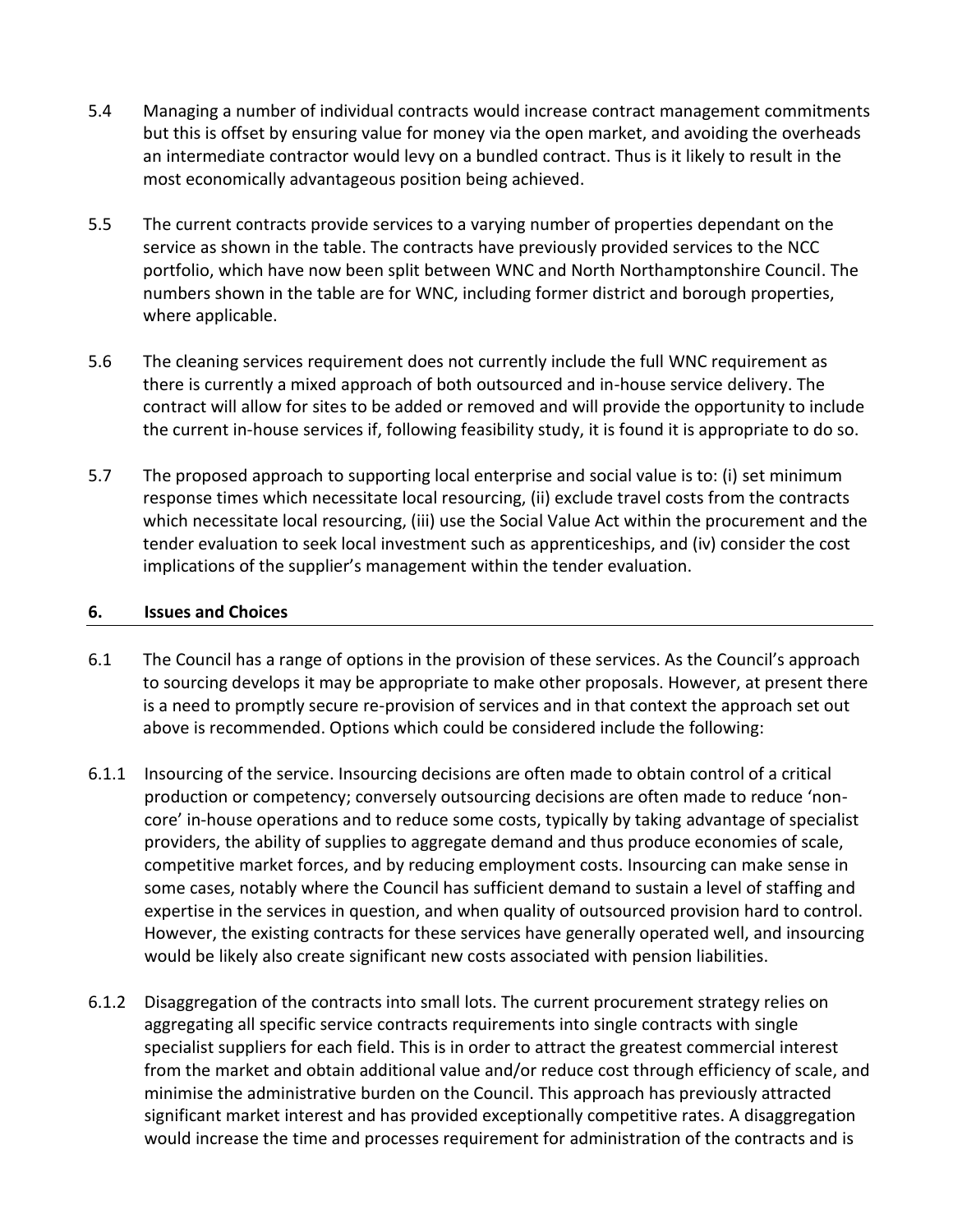likely to increase the contract costs too, particularly for small remote sites. It is considered it strikes the right balance between the different levels of packaging services.

- 6.1.3 Aggregation of the contracts into one or a small number of multi-service contracts. To deliver such an aggregated service is likely to require the principal provider to let a number of subcontracts for specialisms. As outlined above, it is considered that the proposed set of contracts enables specialist suppliers to bid, without the overheads which come from having a large entity seeking to co-ordinate the units actually providing services. The division into specialist areas also increases the potential for bids from small and medium businesses ('SMEs') and local suppliers.
- 6.1.4 Use of a Council-owned or jointly-owned entity (e.g. West Northamptonshire Norse Limited). These are traditionally known as Teckal companies, after the exemption in public procurement law which allows direct awards to entities controlled by a body such as the Council. This falls somewhere between the insourcing and outsourcing options, having benefits such as on pension liabilities and potential for profit generations from third parties, but without the competitive pressure of a procurement. It would take time and staff resource the Council does not currently have to pursue this approach at this time. It is intended that it would be considered during the life of the contracts proposed to be procured.

#### **7. Implications (including financial implications)**

#### 7.1 **Resources and Financial**

- 7.1.1 Other than National Living Wage and inflationary increases there should be no increase in spending commitments. The services are ones the Council requires, and the approach is intended to secure value for money in receiving them.
- 7.1.2 Where it is not possible to align all current services e.g. cleaning, there may be future opportunities for savings through economies of scale by bringing the full West Northamptonshire service requirement into individual service contracts during the term of the contract awarded.

#### 7.2 **Legal**

- 7.2.1 Maintaining buildings in a fit state assists the Council in complying with its duties under the Health and Safety at Work etc. Act 1974 and other legislation.
- 7.2.2 In the event that it was decided in the future to use options in the contracts to be let to outsource one or more services currently provided in house, the Transfer of Undertakings (Protection of Employment) Regulations 2006 ('TUPE') would apply.
- 7.2.3 Due to the value of the contracts, the procurements will generally be subject to the Public Contracts Regulations 2015 (or potentially UK-specific public procurement law if this is introduced in time). The Council's procurement team and lawyers will be engaged in ensuring that procurement law is followed in this respect.